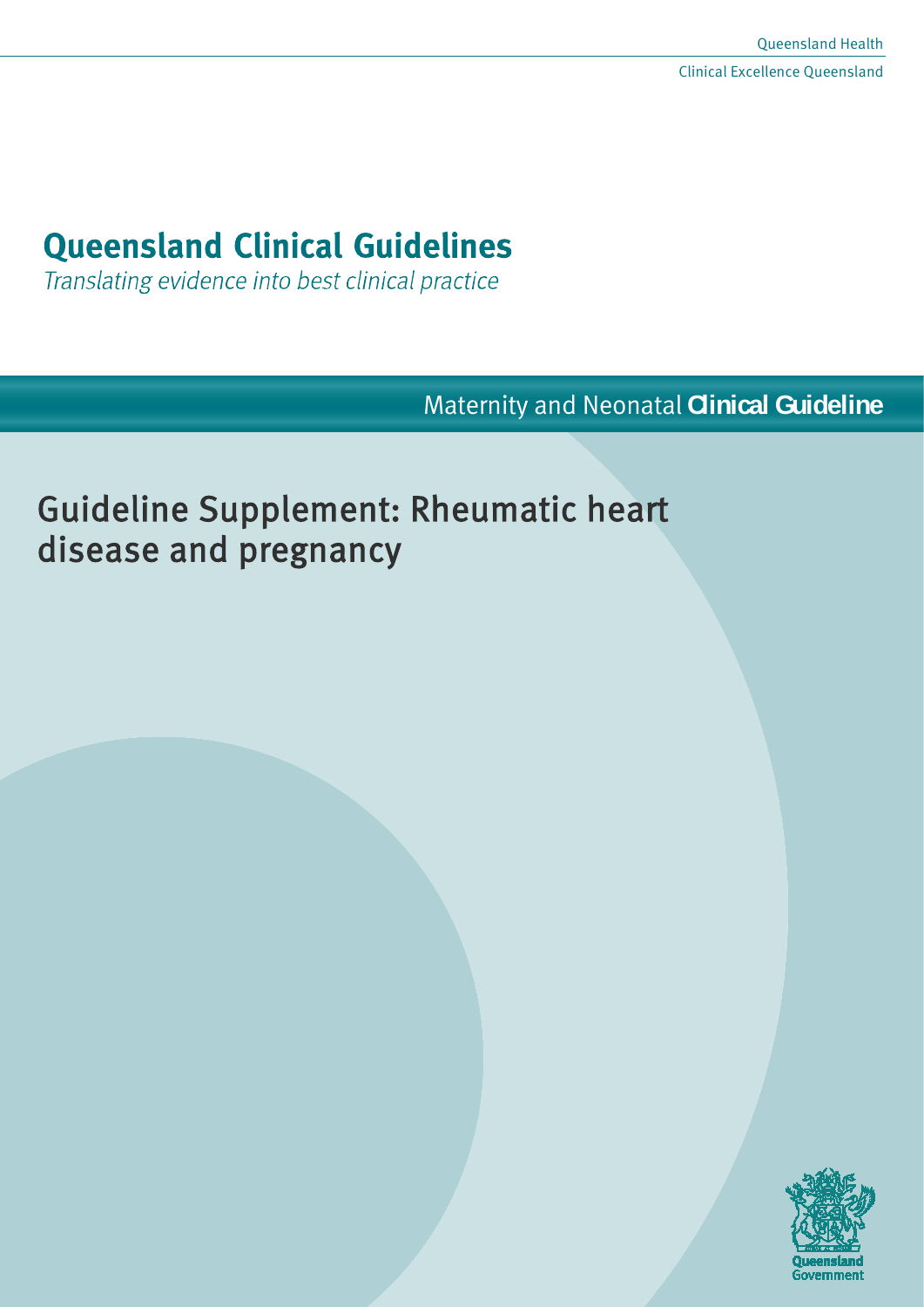#### **Table of Contents**

| $\mathbf{1}$   |                |  |  |  |
|----------------|----------------|--|--|--|
|                | 1 <sub>1</sub> |  |  |  |
|                | 1.2            |  |  |  |
|                | 1.3            |  |  |  |
|                | 1.4            |  |  |  |
| $\overline{2}$ |                |  |  |  |
|                | 2.1            |  |  |  |
|                | 2.2            |  |  |  |
|                | 2.3            |  |  |  |
|                | 2.4            |  |  |  |
|                | 2.4.1          |  |  |  |
|                | 2.5            |  |  |  |
|                | 2.6            |  |  |  |
|                | 2.7            |  |  |  |
| $\mathbf{3}$   |                |  |  |  |
|                | 3.1            |  |  |  |
| $\overline{4}$ |                |  |  |  |
|                | 4.1            |  |  |  |
|                | 4.2            |  |  |  |
| 4.2.1<br>4.2.2 |                |  |  |  |
|                |                |  |  |  |
|                | 4.2.3          |  |  |  |
|                | 4.3            |  |  |  |
|                | 4.4            |  |  |  |
|                | 4.5            |  |  |  |
|                |                |  |  |  |

#### **List of Tables**

© State of Queensland (Queensland Health) 2022



This work is licensed under a Creative Commons Attribution-NonCommercial-NoDerivatives V4.0 International licence. In essence, you are free to copy and communicate the work in its current form for non-commercial purposes, as long as you attribute Queensland Clinical Guidelines, in essence, we are to communicate the work in its current form for non-commercial purposes, as nd/4.0/deed.en

For further information contact Queensland Clinical Guidelines, RBWH Post Office, Herston Qld 4029, email Guidelines@health.qld.gov.au, For permissions beyond the scope of this licence contact: Intellectual Property Officer, Queensland Health, GPO Box 48, Brisbane Qld 4001, email ip\_officer@health.qld.gov.au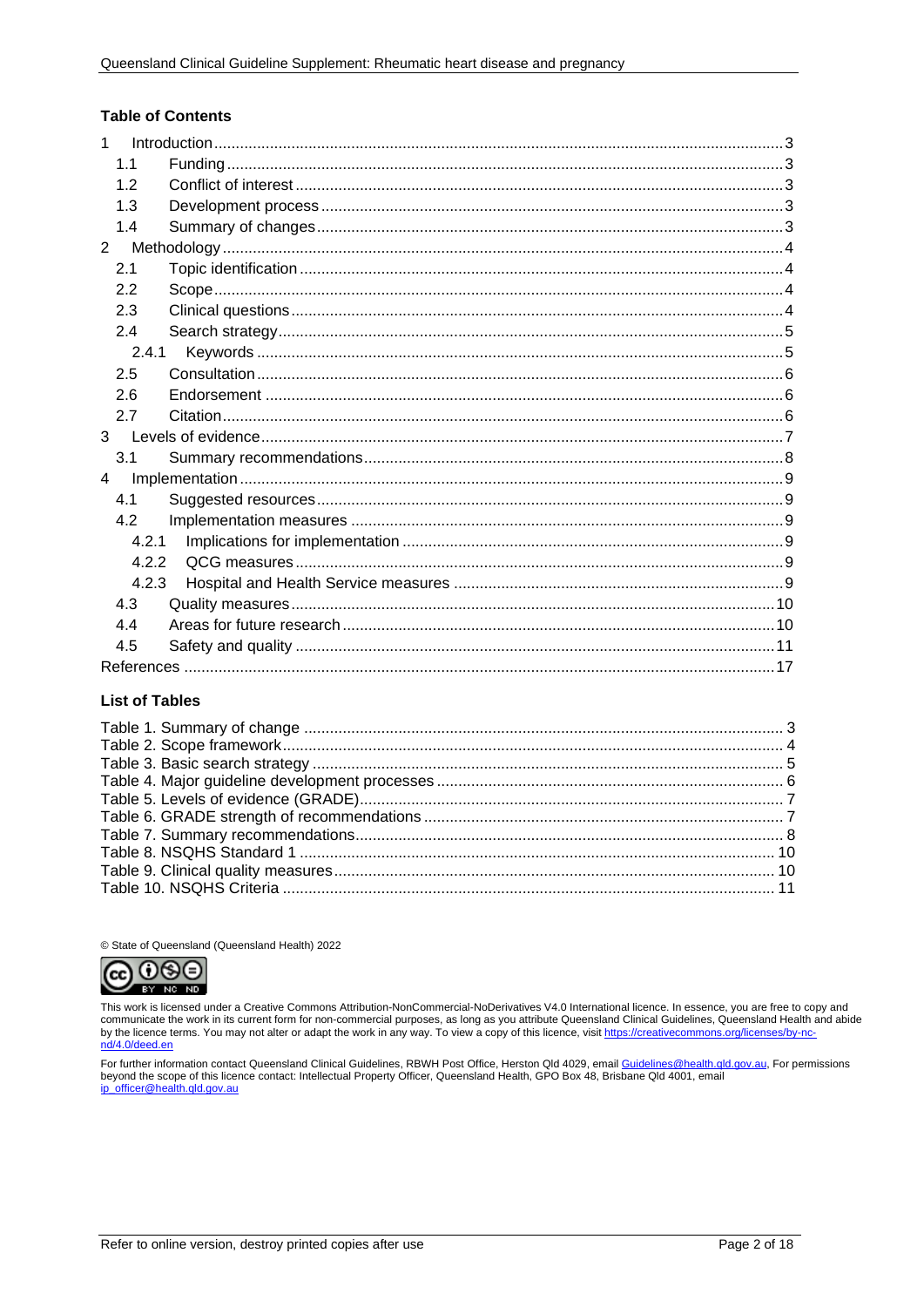# <span id="page-2-0"></span>**1 Introduction**

This document is a supplement to the Queensland Clinical Guideline (QCG) *Rheumatic heart disease and pregnancy.* It provides supplementary information regarding guideline development, makes summary recommendations, suggests measures to assist implementation and quality activities and summarises changes (if any) to the guideline since original publication. Refer to the guideline for abbreviations, acronyms, flow charts and acknowledgements.

## <span id="page-2-1"></span>**1.1 Funding**

The development of this guideline was jointly funded by the Queensland Aboriginal and Torres Strait Islander Rheumatic Heart Disease Action Plan 2018-2021, and Healthcare Improvement Unit, Queensland Health. Consumer representatives were paid a standard fee. Other working party members participated on a voluntary basis.

## <span id="page-2-2"></span>**1.2 Conflict of interest**

Declarations of conflict of interest were sought from working party members as per the Queensland Clinical Guidelines *[Conflict of Interest](http://www.health.qld.gov.au/qcg/development#coi)* statement. Conflicts of interest were managed in accordance with the statement.

## <span id="page-2-3"></span>**1.3 Development process**

<span id="page-2-4"></span>This version of the guideline followed the QCG [new development process.](https://www.health.qld.gov.au/__data/assets/pdf_file/0025/364723/o-developprocess.pdf)

## **1.4 Summary of changes**

Queensland clinical guidelines are reviewed every 5 years or earlier if significant new evidence emerges. [Table 1](#page-2-5) provides a summary of changes made to the guidelines since original publication.

<span id="page-2-5"></span>Table 1. Summary of change

| <b>Publication date</b><br>Endorsed by:                                                   | <b>Identifier</b> | Summary of major change |
|-------------------------------------------------------------------------------------------|-------------------|-------------------------|
| <b>March 2022</b><br>Statewide Maternity and<br><b>Neonatal Clinical Network</b><br>(Q/d) | MN22.40-1-V1-R27  | First publication       |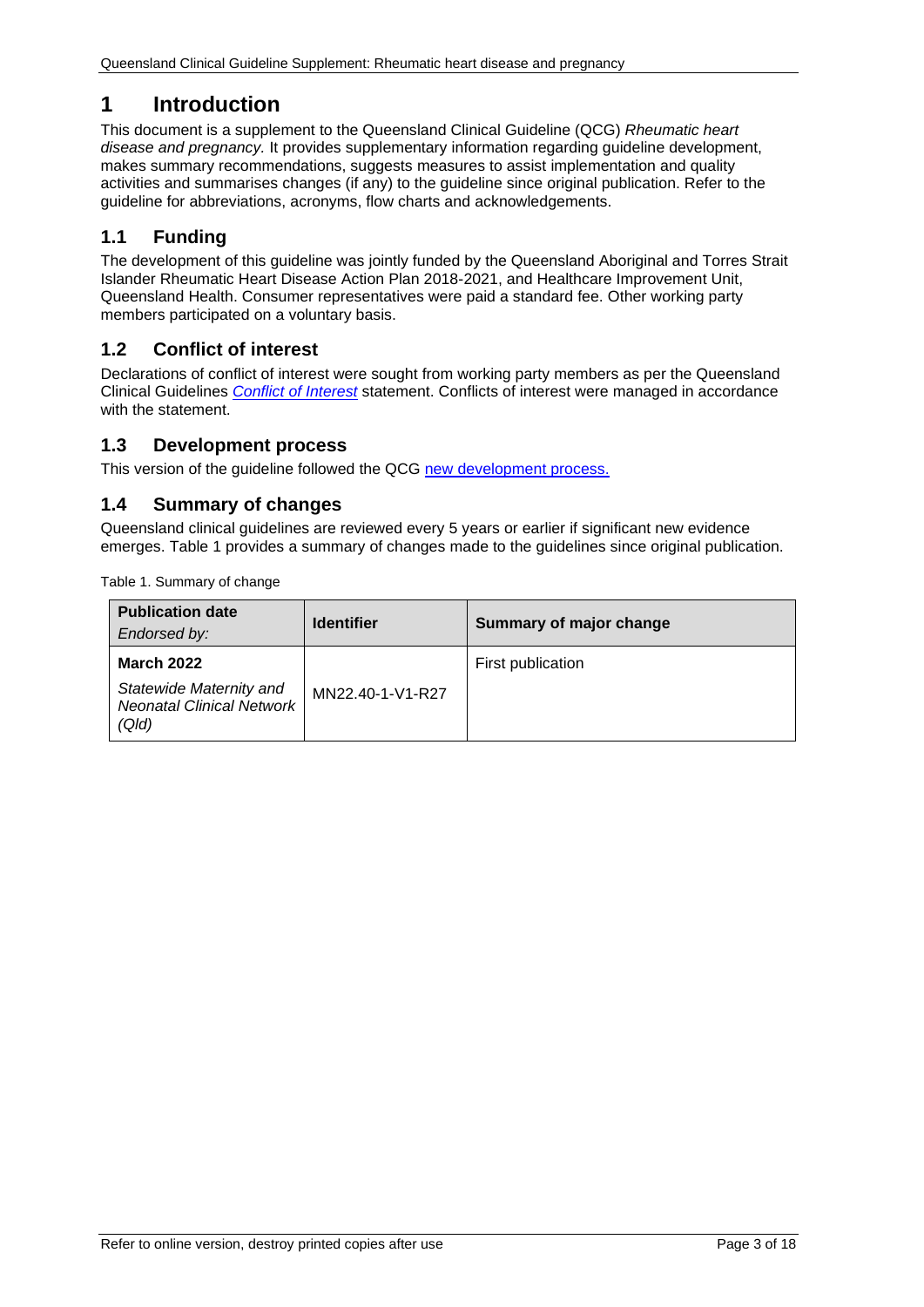# <span id="page-3-0"></span>**2 Methodology**

Queensland Clinical Guidelines (QCG) follows a rigorous process of guideline development. This process was endorsed by the Queensland Health Patient Safety and Quality Executive Committee in December 2009. The guidelines are best described as 'evidence informed consensus guidelines' and draw from the evidence base of existing national and international guidelines and the expert opinion of the working party.

## <span id="page-3-1"></span>**2.1 Topic identification**

The topic was identified as a priority in the Queensland Aboriginal and Torres Strait Islander Action Plan 2018-2021.

## <span id="page-3-2"></span>**2.2 Scope**

The scope of the guideline was determined using the following framework.

<span id="page-3-4"></span>

| <b>Scope framework</b> |                                                                                                                                                                                                                                                                                                                                                                                                          |  |
|------------------------|----------------------------------------------------------------------------------------------------------------------------------------------------------------------------------------------------------------------------------------------------------------------------------------------------------------------------------------------------------------------------------------------------------|--|
| <b>Population</b>      | • Women with history of acute rheumatic fever and/or rheumatic heart disease<br>Pregnant women with a history of or identified with acute rheumatic fever<br>(ARF) / rheumatic heart disease (RHD) for the first-time during pregnancy                                                                                                                                                                   |  |
| <b>Purpose</b>         | Identify relevant evidence related to:<br>• The risks related to pregnancy for women with ARF or RHD<br>Preconception counselling<br>• Assessment and management of ARF and RHD during pregnancy and<br>postpartum                                                                                                                                                                                       |  |
| <b>Outcome</b>         | Support:<br>Early identification of pregnant women with ARF and RHD<br>Best practice management during pregnancy, labour and postpartum                                                                                                                                                                                                                                                                  |  |
| <b>Exclusions</b>      | Standard care as outlined in the Queensland Clinical Guidelines Standard<br>Care guideline<br>Routine antenatal, intrapartum and postpartum care<br>Primary health prevention, diagnosis and management of ARF<br>Secondary prophylaxis and long-term monitoring of ARF<br>Comprehensive information related to echocardiographic features of<br>RHD/ARF<br>Surgical or interventional management of RHD |  |

## <span id="page-3-3"></span>**2.3 Clinical questions**

The following clinical questions were generated to inform the guideline scope and purpose:

- What are the risks in pregnancy for women with ARF/RHD?
- What pre-conception care is recommended for women with ARF/RHD planning pregnancy?
- How might previously undiagnosed ARF/RHD in pregnancy present?
- In pregnant women with known ARF/RHD, what is recommended antenatal care?
- What is considered best practice management with regard to intrapartum care?
- What postpartum care is recommended for women with ARF/RHD?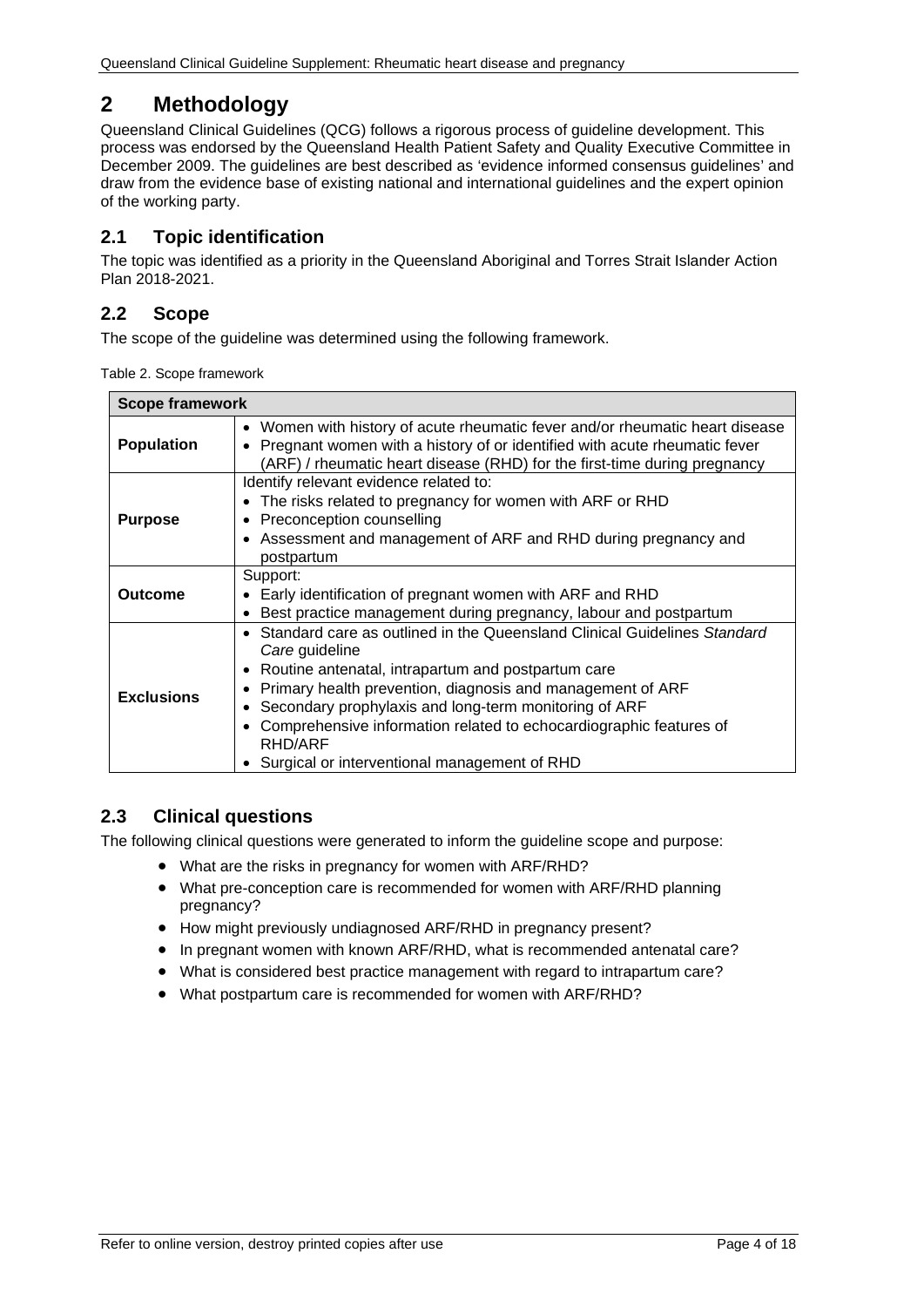## <span id="page-4-0"></span>**2.4 Search strategy**

A search of the literature was conducted during January 2021–March 2021. The QCG search strategy is an iterative process that is repeated and amended as guideline development occurs (e.g. if additional areas of interest emerge, areas of contention requiring more extensive review are identified or new evidence is identified). All guidelines are developed using a basic search strategy. This involves both a formal and informal approach.

<span id="page-4-2"></span>

| <b>Step</b> |                                                                                                             | <b>Consideration</b>                                                                                                                                                                                                                                                                                                                                                                                                                                                                                                                                 |  |
|-------------|-------------------------------------------------------------------------------------------------------------|------------------------------------------------------------------------------------------------------------------------------------------------------------------------------------------------------------------------------------------------------------------------------------------------------------------------------------------------------------------------------------------------------------------------------------------------------------------------------------------------------------------------------------------------------|--|
| 1.          | Review clinical guidelines<br>developed by other<br>reputable groups relevant to<br>the clinical speciality | • This may include national and/or international guideline<br>writers, professional organisations, government<br>organisations, state based groups.<br>• This assists the guideline writer to identify:<br>o The scope and breadth of what others have found useful<br>for clinicians and informs the scope and clinical question<br>development<br>o Identify resources commonly found in guidelines such as<br>flowcharts, audit criteria and levels of evidence<br>o Identify common search and key terms<br>o Identify common and key references |  |
| 2.          | Undertake a foundation<br>search using key search<br>terms                                                  | • Construct a search using common search and key terms<br>identified during Step 1 above<br>• Search the following databases<br>o PubMed<br>o CINAHL<br>o Medline<br>o Cochrane Central Register of Controlled Trials<br>o EBSCO<br>o Embase<br>Studies published in English less than or equal to 5 years<br>previous are reviewed in the first instance. Other years<br>may be searched as are relevant to the topic<br>• Save and document the search<br>Add other databases as relevant to the clinical area                                     |  |
| 3.          | Develop search word list for<br>each clinical question                                                      | • This may require the development of clinical sub-questions<br>beyond those identified in the initial scope.<br>• Using the foundation search performed at Step 2 as the<br>baseline search framework, refine the search using the<br>specific terms developed for the clinical question<br>• Save and document the search strategy undertaken for<br>each clinical question                                                                                                                                                                        |  |
| 4.          | Other search strategies                                                                                     | • Search the reference lists of reports and articles for<br>additional studies<br>• Access other sources for relevant literature<br>o Known resource sites<br>o Internet search engines<br>o Relevant textbooks                                                                                                                                                                                                                                                                                                                                      |  |

#### <span id="page-4-1"></span>**2.4.1 Keywords**

The following keywords were used in the basic search strategy: Key words (rheumatic heart disease, pregnancy, acute rheumatic fever, cardiac risk factors, cardiac lesions, mitral stenosis, aortic stenosis, ejection fraction, risk stratification, ARF, RHD).

Other keywords may have been used for specific aspects of the guideline.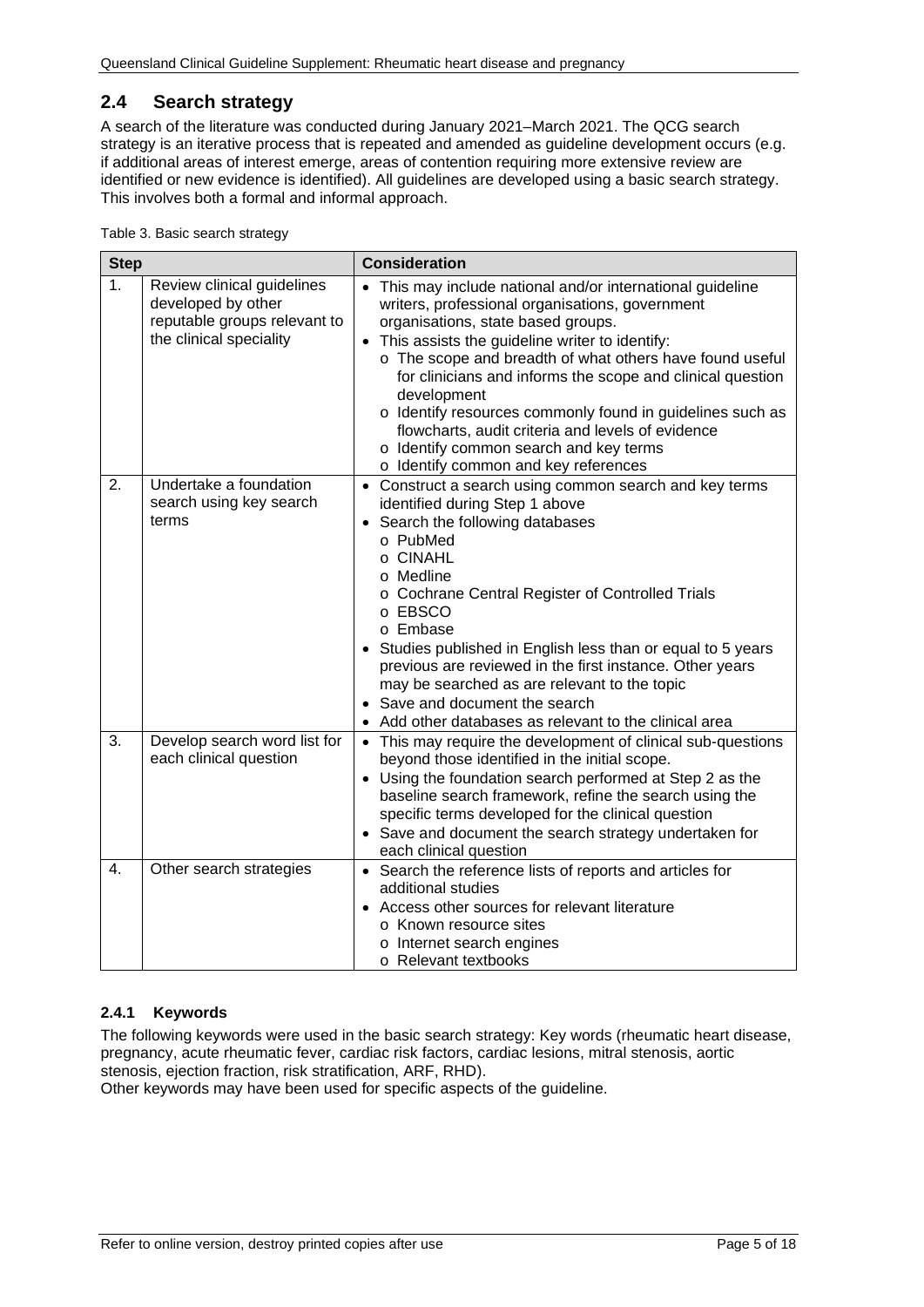## <span id="page-5-0"></span>**2.5 Consultation**

<span id="page-5-3"></span>Major consultative and development processes occurred between April and November 2021.

| <b>Process</b>                   | <b>Activity</b>                                                                                                                                                                                                                                                                                                                                                                                       |  |  |
|----------------------------------|-------------------------------------------------------------------------------------------------------------------------------------------------------------------------------------------------------------------------------------------------------------------------------------------------------------------------------------------------------------------------------------------------------|--|--|
| <b>Clinical leads</b>            | The clinical leads accepted their appointment in February 2021<br>$\bullet$                                                                                                                                                                                                                                                                                                                           |  |  |
| <b>Consumer</b><br>participation | • Consumer participation was invited from a range of consumer focused<br>organisations who had previously accepted an invitation for ongoing<br>involvement with QCG                                                                                                                                                                                                                                  |  |  |
| <b>Working party</b>             | • An EOI for working party membership was distributed via email to<br>Queensland clinicians and stakeholders in September 2021<br>The working party was recruited from responses received<br>$\bullet$<br>Working party members who participated in the working party consultation<br>processes are acknowledged in the guideline<br>Working party consultation occurred in a virtual group via email |  |  |
| <b>Statewide</b><br>consultation | Consultation was invited from Queensland clinicians and stakeholders<br>during November 2021<br>Feedback was received primarily via email<br>$\bullet$<br>All feedback was compiled and provided to the clinical leads and working<br>$\bullet$<br>party members for review and comment                                                                                                               |  |  |
| <b>Review</b>                    | • A literature review and consultation with the clinical lead was undertaken<br>in June-November 2021                                                                                                                                                                                                                                                                                                 |  |  |

Table 4. Major guideline development processes

## <span id="page-5-1"></span>**2.6 Endorsement**

The guideline was endorsed by the:

- Queensland Clinical Guidelines Steering Committee in February 2022
- Statewide Maternity and Neonatal Clinical Network (Queensland) in February 2022

#### <span id="page-5-2"></span>**2.7 Citation**

The recommended citation of Queensland Clinical Guidelines is in the following format:

Queensland Clinical Guidelines. [**Insert Guideline Title**]. Guideline No. [**Insert Guideline Number**]. Queensland Health. [**Insert Year of Publication**]. Available from: [www.health.qld.gov.au/qcg.](http://www.health.qld.gov.au/qcg)

#### **EXAMPLE:**

Queensland Clinical Guidelines. Normal birth. Guideline No. MN17.25-V3-R22. Queensland Health 2017. Available from: [www.health.qld.gov.au/qcg.](http://www.health.qld.gov.au/qcg)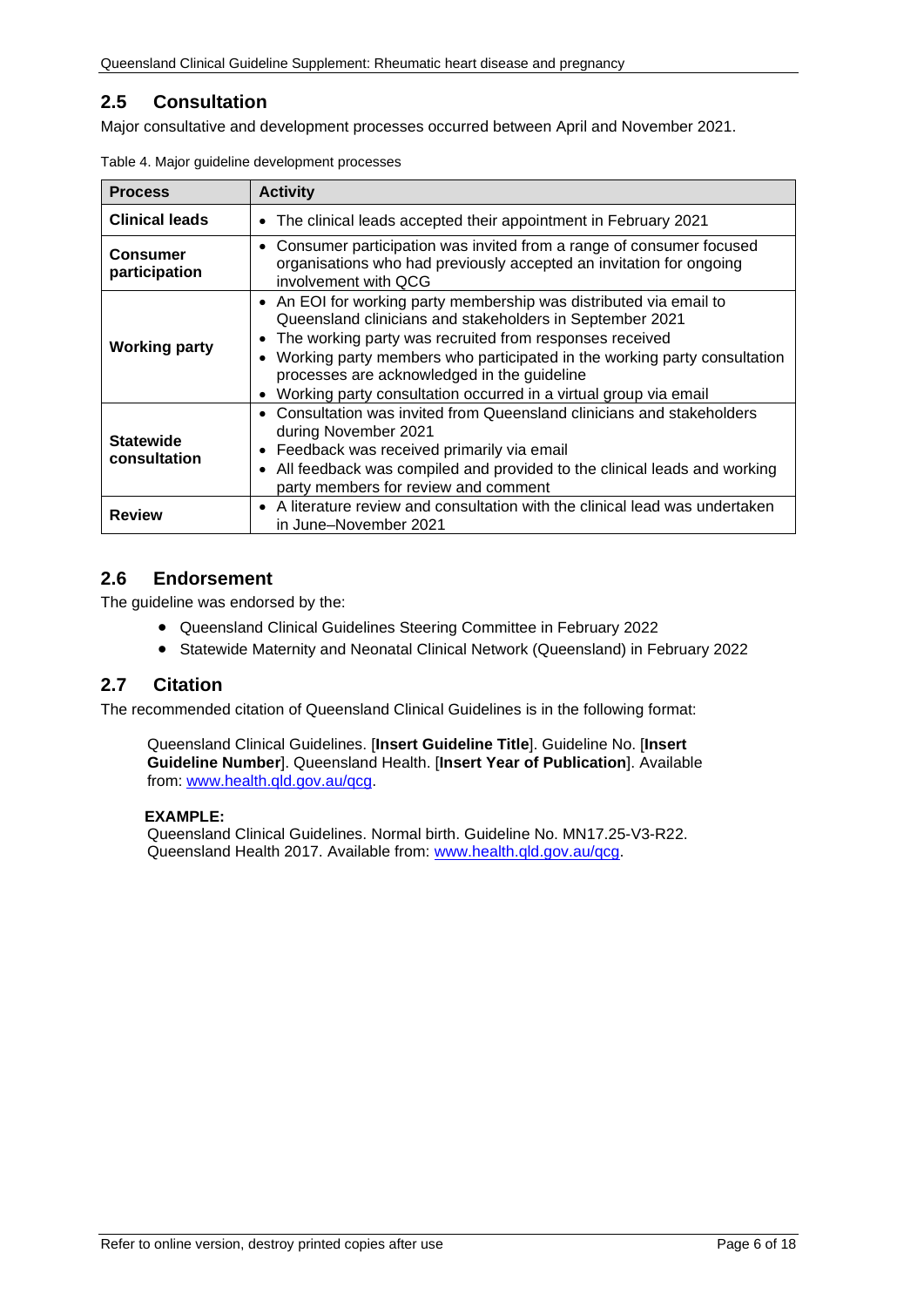# <span id="page-6-0"></span>**3 Levels of evidence**

The levels of evidence and strength of recommendations identified by the GRADE system<sup>1</sup> and used by RHD Australia and the Menzies School of Health Research2 were used to inform the summary recommendations.

<span id="page-6-1"></span>

| Table 5. Levels of evidence (GRADE) |  |
|-------------------------------------|--|
|-------------------------------------|--|

| Code                 | <b>Quality of</b><br>evidence | <b>Definition</b>                                                                                                                                                                                                       |
|----------------------|-------------------------------|-------------------------------------------------------------------------------------------------------------------------------------------------------------------------------------------------------------------------|
| A                    | <b>High</b>                   | Further research is very unlikely to change the level of<br>confidence in the estimate of effect, i.e.                                                                                                                  |
|                      |                               | • Several high-quality studies with consistent results                                                                                                                                                                  |
| <b>Moderate</b><br>в |                               | Further research is likely to have an impact in the current<br>confidence in the estimate of effect and may change the<br>estimate, <i>i.e.</i><br>• One high quality study                                             |
|                      |                               | • Several studies with some limitations                                                                                                                                                                                 |
| С                    | Low                           | Further research is very likely to have an important impact on<br>the level of confidence in the estimate of effect and would likely<br>change the estimate. i.e.<br>• One or more studies with significant limitations |
| D                    | <b>Very low</b>               | Estimate of effect is very uncertain. i.e.<br>• No direct research evidence<br>• One or more studies with very significant limitations                                                                                  |

#### <span id="page-6-2"></span>Table 6. GRADE strength of recommendations

| Code         | <b>Strength of</b><br>recommendation | Implications when combined with evidence                                                                                                                                                                                                                                                                                                                                                                                                                                                                                                                                          |
|--------------|--------------------------------------|-----------------------------------------------------------------------------------------------------------------------------------------------------------------------------------------------------------------------------------------------------------------------------------------------------------------------------------------------------------------------------------------------------------------------------------------------------------------------------------------------------------------------------------------------------------------------------------|
| 1            | <b>Strong</b>                        | • 1A: Strong recommendation, applies to most patients without<br>reservation. Clinicians should follow a strong<br>recommendation unless a clear and compelling rationale for<br>an alternative approach is present.<br>• 1B: Strong recommendation, applies to most patients.<br>Clinicians should follow a strong recommendation unless a<br>clear and compelling rationale for an alternative approach is<br>present.<br>• 1C: Strong recommendation, applies to most patients. Some<br>of the evidence<br>o Base supporting the recommendation is, however, of low<br>quality |
| $\mathbf{2}$ | Weak                                 | • 2A: Weak recommendation. The best action may differ<br>depending on circumstances of patients or societal values<br>• 2B: Walk recommendation. Alternative approaches likely to<br>be better for some patients under some circumstances<br>• 2C: Very weak recommendation. Other alternatives may be<br>equally reasonable<br>• 2D: No evidence available; expert consensus judgement                                                                                                                                                                                           |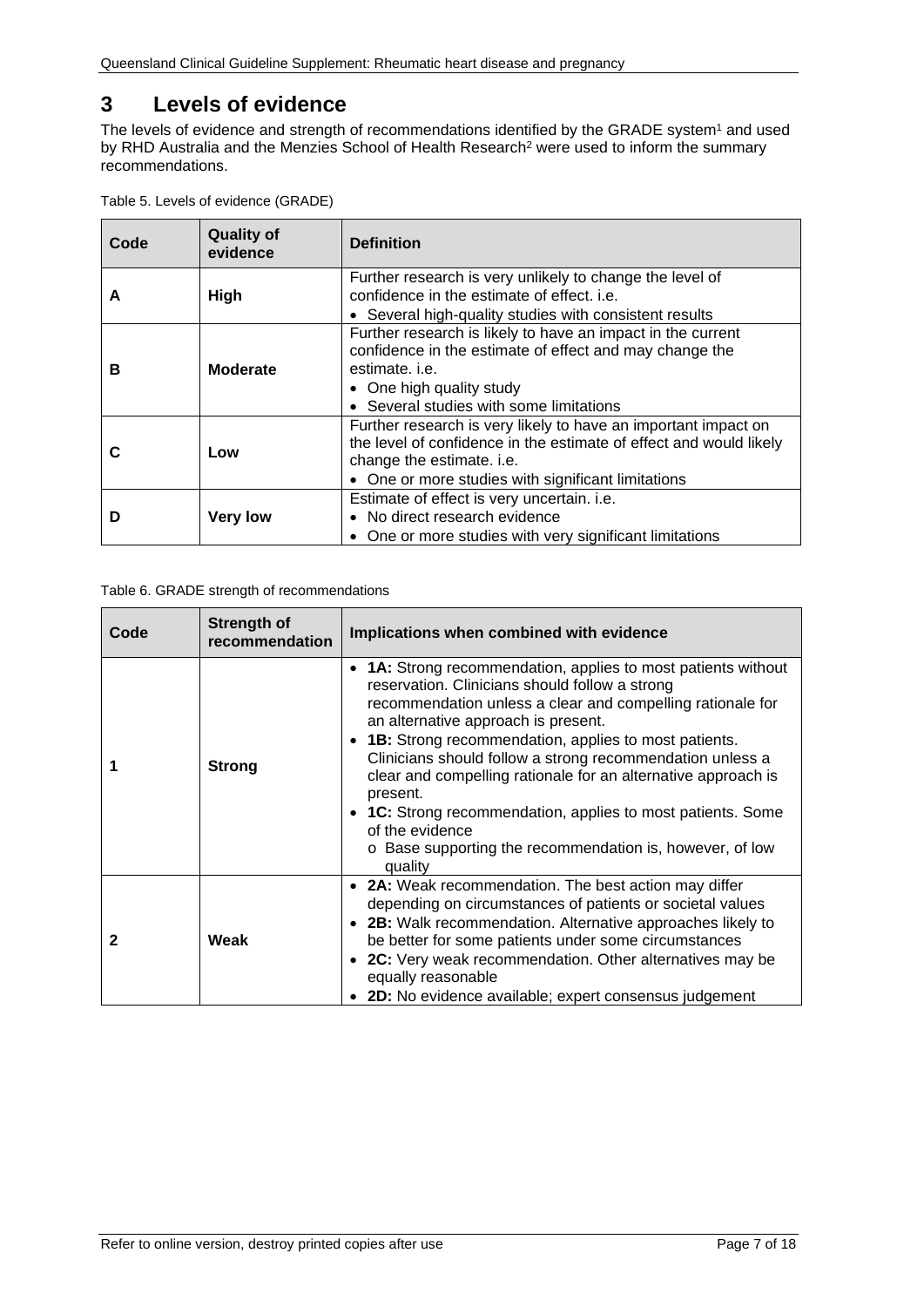## <span id="page-7-0"></span>**3.1 Summary recommendations**

Summary recommendations and levels of evidence are outlined in Table 7. [Summary](#page-7-1)  [recommendations.](#page-7-1)

<span id="page-7-1"></span>

| Table 7. Summary recommendations |  |
|----------------------------------|--|
|----------------------------------|--|

| <b>Aspect</b>                                                   | <b>Recommendations/Details</b><br><b>GRADE</b>                                                                                                                                                                                                                                                                                                                                                                                                                                                                                                                                                                         |                                                                  |
|-----------------------------------------------------------------|------------------------------------------------------------------------------------------------------------------------------------------------------------------------------------------------------------------------------------------------------------------------------------------------------------------------------------------------------------------------------------------------------------------------------------------------------------------------------------------------------------------------------------------------------------------------------------------------------------------------|------------------------------------------------------------------|
| Preconception<br>care and planning                              | • Full assessment and echocardiogram                                                                                                                                                                                                                                                                                                                                                                                                                                                                                                                                                                                   | 1C<br>٠                                                          |
| Diagnosis of RHD<br>in pregnancy                                | Attentive history taking and careful examination<br>$\bullet$<br>Low threshold for echocardiogram and cardiac referral in at-risk<br>$\bullet$<br>populations                                                                                                                                                                                                                                                                                                                                                                                                                                                          | 1 <sup>C</sup><br>1 <sup>C</sup>                                 |
| Integrated care                                                 | Includes cardiac (or obstetric physician), obstetric, anaesthetic,<br>$\bullet$<br>midwifery, primary health teams, Aboriginal health service, Maori,<br>Pacific Islanders or refugee health workforce support (other<br>disciplines/sectors as relevant) with women and family. Incorporate<br>birthing on country models of care principles                                                                                                                                                                                                                                                                          | - 1C<br>$\bullet$                                                |
| Cardiac risk<br>assessment and<br>general principles<br>of care | Clinical risk assessment at booking and as required during<br>$\bullet$<br>pregnancy<br>Baseline echocardiography at booking and as required during<br>pregnancy according to risk<br>• Treatment in specialised centres by a multi-disciplinary pregnancy<br>heart team for high risk patients<br>Appropriate anticoagulation regimen where relevant<br>$\bullet$<br>Dental review<br>$\bullet$                                                                                                                                                                                                                       | -1C<br>$\bullet$<br>-1C<br>-1C<br>$\bullet$<br>2B<br>2B          |
|                                                                 | Develop comprehensive birth plan as early as possible.<br>Review/modify as needed                                                                                                                                                                                                                                                                                                                                                                                                                                                                                                                                      | 1C                                                               |
| Identify as high risk                                           | Prior cardiac event (heart failure, transient ischaemic attack,<br>$\bullet$<br>stroke, arrhythmia) or events during pregnancy<br>Decreased left ventricular systolic function<br>Moderate or severe aortic and/or mitral stenosis<br>• Pulmonary hypertension<br>Mechanical valve prostheses or cardiac disorder requiring<br>٠<br>anticoagulation<br>• Current heart failure or arrhythmia                                                                                                                                                                                                                           | Consensus                                                        |
| <b>RHD</b> register                                             | • Ensure the woman is on RHD register in relevant jurisdictions<br>If not (or if not sure), contact RHD register<br>$\bullet$                                                                                                                                                                                                                                                                                                                                                                                                                                                                                          | 2B<br>$\bullet$                                                  |
| Red flags                                                       | Symptoms and signs requiring urgent medical assessment:<br>$\bullet$<br>o New onset or progressive breathlessness or cough<br>o Need to sleep sitting up (orthopnoea)<br>o Significant reduction in exercise tolerance<br>o Syncope or presyncope<br>o Persistently fast heart rate (tachycardia)<br>o Wheeze and/or leg oedema                                                                                                                                                                                                                                                                                        | -1C                                                              |
| Labour and birth                                                | • Multi-disciplinary team approach<br>Individualised birth plan taking account of cardiovascular and<br>$\bullet$<br>obstetric issues<br>• Vaginal birth recommended unless obstetric and/or cardiovascular<br>conditions preclude<br>Requirement for intrapartum intensive or invasive monitoring<br>$\bullet$<br>should be individualised depending on severity of underlying<br>valvular disease<br>Follow anticoagulation protocol where relevant<br>$\bullet$<br>Aim for early epidural analgesia when tachycardia or hypertension<br>$\bullet$<br>may not be well tolerated because of maternal valvular disease | $\bullet$ 2B<br>- 1C<br>٠<br>- 2C<br>- 1 A<br>1A<br>2C           |
| Post-partum                                                     | Follow anticoagulation protocol where relevant<br>$\bullet$<br>Investigate post-partum/post-discharge dyspnoea or new-onset<br>٠<br>cough promptly<br>Discuss family planning and contraception<br>$\bullet$                                                                                                                                                                                                                                                                                                                                                                                                           | 1 <sup>C</sup><br>$\bullet$<br>2C<br>$\bullet$<br>1C<br>٠        |
| Post-discharge                                                  | Follow-up cardiac review according to priority<br>$\bullet$<br>Clinical communication follow-up with primary health<br>٠<br>services/GP/Aboriginal Medical Service and other relevant services<br>Maintain high degree of suspicion for presentation of dyspnoea<br>٠                                                                                                                                                                                                                                                                                                                                                  | 1 <sup>C</sup><br>2C<br>$\bullet$<br>1 <sup>C</sup><br>$\bullet$ |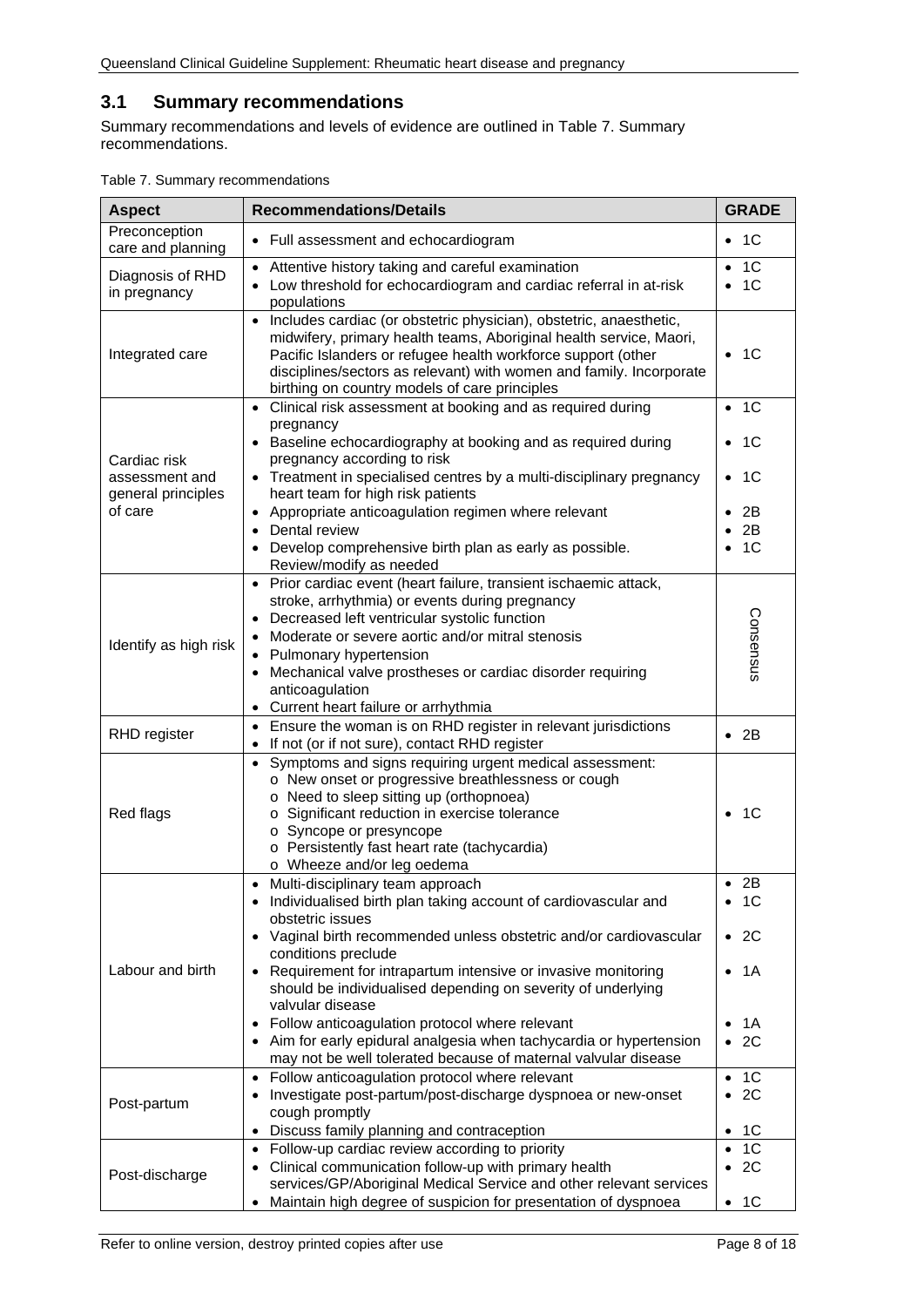## <span id="page-8-0"></span>**4 Implementation**

This guideline is applicable to all Queensland public and private maternity facilities. It can be downloaded in Portable Document Format (PDF) from [www.health.qld.gov.au/qcg](http://www.health.qld.gov.au/qcg)

## <span id="page-8-1"></span>**4.1 Suggested resources**

During the development process stakeholders identified additional resources with potential to complement and enhance guideline implementation and application. The following resources have not been sourced or developed by QCG but are suggested as complimentary to the guideline:

- Local antenatal pathways to access echocardiography and virtual/telehealth specialist care
- Local procedure to support intrapartum care for high risk rheumatic heart disease in labour

## <span id="page-8-2"></span>**4.2 Implementation measures**

Suggested activities to assist implementation of the guideline are outlined below.

#### <span id="page-8-3"></span>**4.2.1 Implications for implementation**

The following areas may have implications for local implementation of the guideline recommendations. It is suggested they be considered for successful guideline implementation.

- Economic considerations including opportunity costs
- Human resource requirements including clinician skill mix and scope of practice
- Clinician education and training
- Equipment and consumables purchase and maintenance
- Consumer acceptance
- Model of care and service delivery

#### <span id="page-8-4"></span>**4.2.2 QCG measures**

- Notify Chief Executive Officer and relevant stakeholders
- Monitor emerging new evidence to ensure guideline reflects contemporaneous practice
- Capture user feedback
- Record and manage change requests

#### <span id="page-8-5"></span>**4.2.3 Hospital and Health Service measures**

Initiate, promote and support local systems and processes to integrate the guideline into clinical practice, including:

- Hospital and Health Service (HHS) Executive endorse the guidelines and their use in the HHS and communicate this to staff
- Promote the introduction of the guideline to relevant health care professionals
- Support education and training opportunities relevant to the guideline and service capabilities
- Align clinical care with guideline recommendations
- Undertake relevant implementation activities as outlined in the *Guideline implementation checklist* available at [www.health.qld.gov.au/qcg](http://www.health.qld.gov.au/qcg)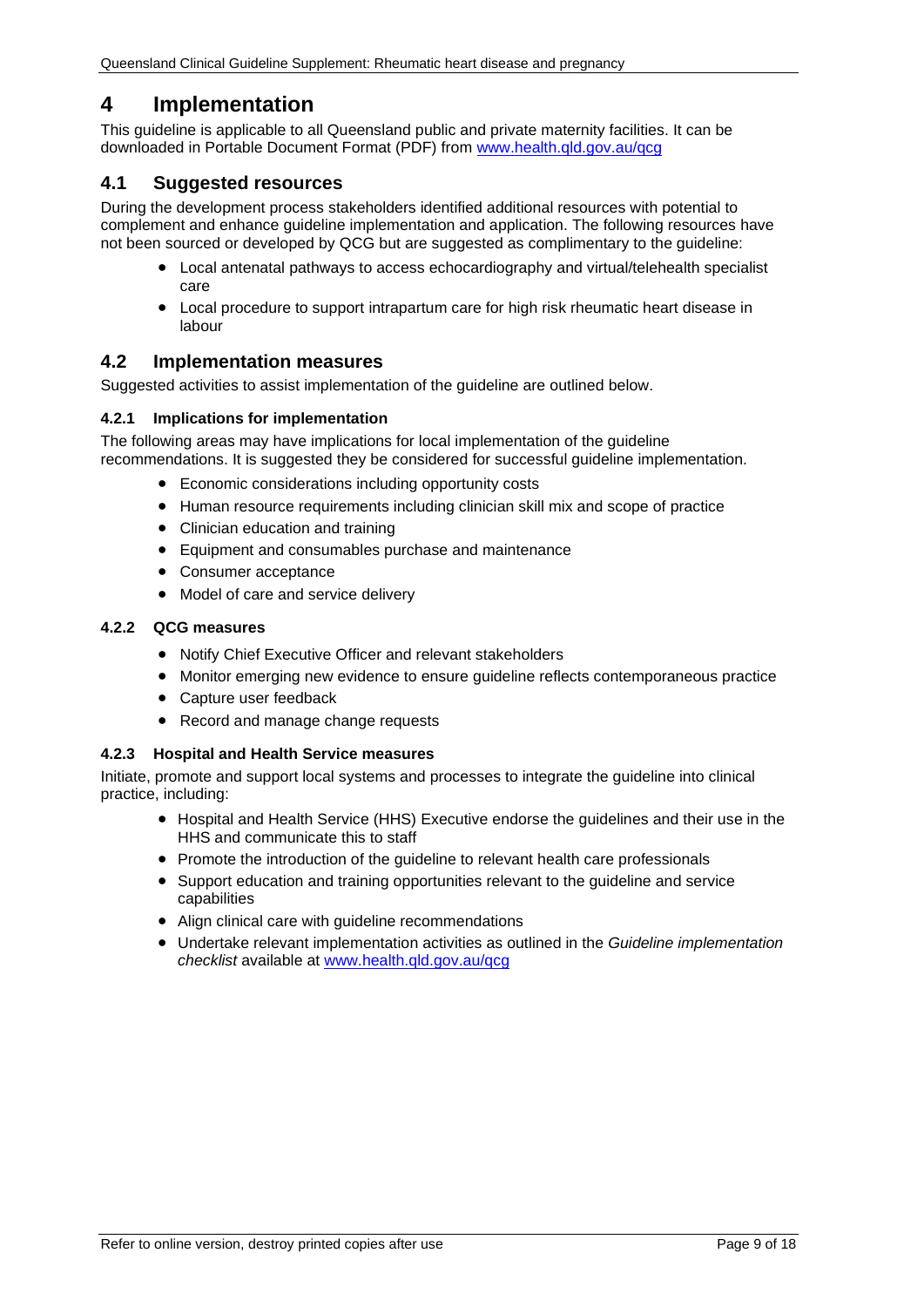## <span id="page-9-0"></span>**4.3 Quality measures**

Auditing of guideline recommendations and content assists with identifying quality of care issues and provides evidence of compliance with the National Safety and Quality Health Service (NSQHS)Standards3 [Refer to Table 8. [NSQHS Standard 1\]](#page-9-2). Suggested audit and quality measures are identified in Table 9. [Clinical quality measures.](#page-9-3)

<span id="page-9-2"></span>Table 8. NSQHS Standard 1

| NSQHS Standard 1: Clinical governance         |                                                                                                                                                                                           |  |
|-----------------------------------------------|-------------------------------------------------------------------------------------------------------------------------------------------------------------------------------------------|--|
| <b>Clinical performance and effectiveness</b> |                                                                                                                                                                                           |  |
| Criterion 1.27:                               | <b>Actions required:</b>                                                                                                                                                                  |  |
|                                               | Provide clinicians with ready access to best-practice<br>a.<br>guidelines, integrated care pathways, clinical pathways and<br>decision support tools relevant to their clinical practice  |  |
| Evidence based care                           | Support clinicians to use the best available evidence,<br>b.<br>including relevant clinical care standards developed by the<br>Australian Commission on Safety and Quality in Health Care |  |

<span id="page-9-3"></span>The following clinical quality measures are suggested:

#### Table 9. Clinical quality measures

| <b>No</b> | <b>Audit criteria</b>                                                                    | <b>Guideline section</b> |
|-----------|------------------------------------------------------------------------------------------|--------------------------|
| 1.        | Proportion of women with RHD who receive preconception<br>counselling before pregnancy   | Preconception            |
| 2.        | Proportion of women with RHD who undergo an oral health<br>assessment in pregnancy       | Antenatal care           |
| 3.        | Proportion of women with RHD who are advised to continue<br>secondary prophylaxis        | Antenatal care           |
| 4.        | Proportion of women with RHD who receive contraceptive<br>counselling prior to discharge | Discharge planning       |
| 5.        | Proportion of women with RHD who are referred for follow up<br>at discharge              | Discharge planning       |

#### <span id="page-9-1"></span>**4.4 Areas for future research**

During development the following areas where identified as having limited or poor quality evidence to inform clinical decision making. Further research in these areas may be useful.

- Evaluation of routine screening in endemic settings to reduce rates of RHD-attributable maternal mortality and morbidity4
- Best utilisation of RHD register to deliver effective maternity care<sup>5</sup>
- Evaluation of levels of surveillance at birth and warranted monitoring after birth<sup>6</sup>
- Anticoagulation regimens for women with mechanical valve prostheses<sup>6</sup>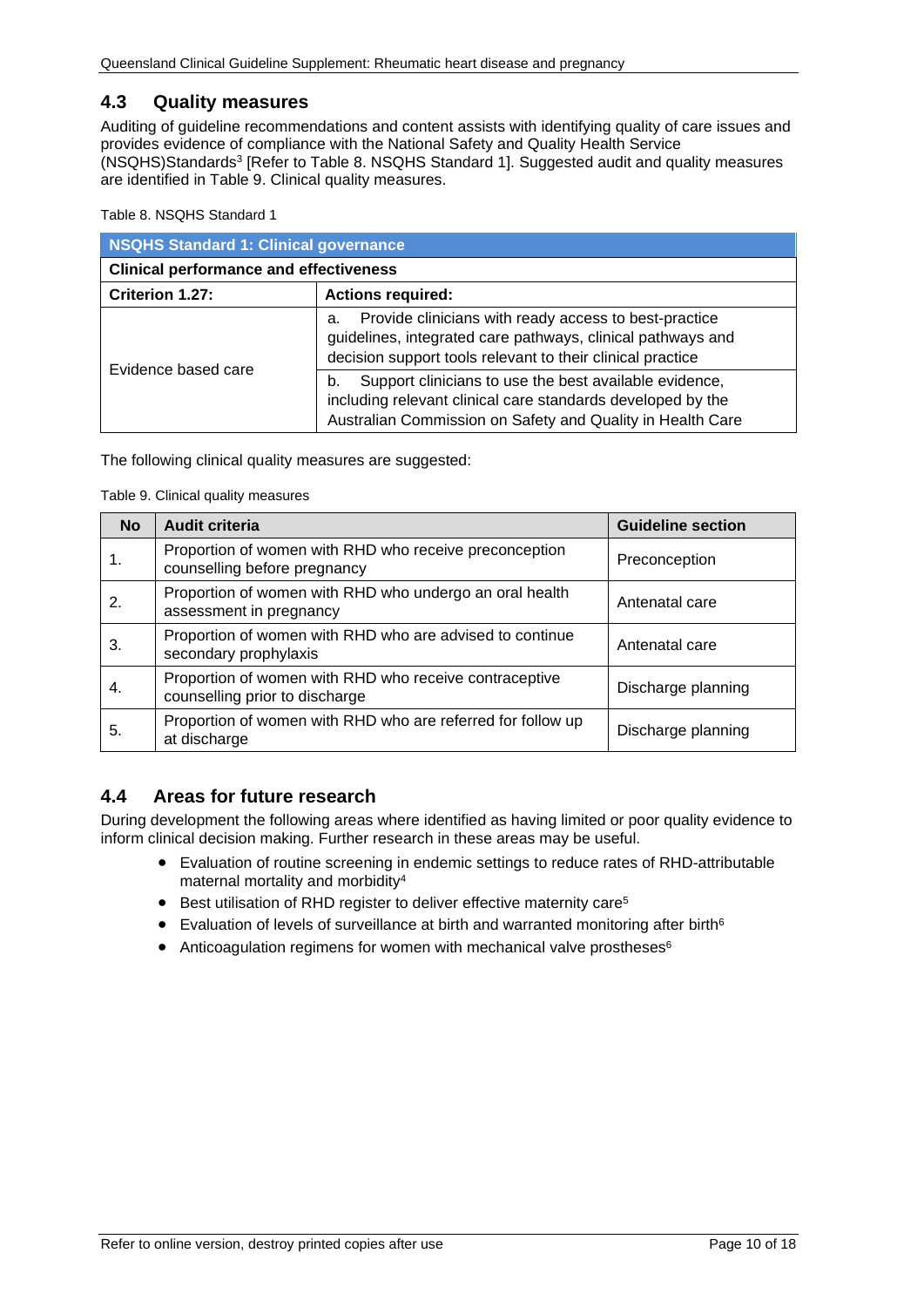## **4.5 Safety and quality**

In conjunction with the Queensland Clinical Guideline *Standard care7*, implementation of this guideline provides evidence of compliance with the National Safety and Quality Health Service Standards.<sup>3</sup>

Table 10. NSQHS Criteria

<span id="page-10-1"></span><span id="page-10-0"></span>

| <b>NSQHS Criteria</b>                                                                                                                                                                                                            | <b>Actions required</b>                                                                                                                                                                                                                                                                                                                                                                                                                                                   | $\boxtimes$ Evidence of compliance                                                                                                                                                                                                                                                                                                                                                                                                                                                                  |  |
|----------------------------------------------------------------------------------------------------------------------------------------------------------------------------------------------------------------------------------|---------------------------------------------------------------------------------------------------------------------------------------------------------------------------------------------------------------------------------------------------------------------------------------------------------------------------------------------------------------------------------------------------------------------------------------------------------------------------|-----------------------------------------------------------------------------------------------------------------------------------------------------------------------------------------------------------------------------------------------------------------------------------------------------------------------------------------------------------------------------------------------------------------------------------------------------------------------------------------------------|--|
| <b>NSQHS Standard 1: Clinical governance</b>                                                                                                                                                                                     |                                                                                                                                                                                                                                                                                                                                                                                                                                                                           |                                                                                                                                                                                                                                                                                                                                                                                                                                                                                                     |  |
| Patient safety and quality systems<br>Safety and quality systems are<br>integrated with governance processes<br>to enable organisations to actively<br>manage and improve the safety and<br>quality of health care for patients. | Diversity and high risk groups<br>1.15 The health service organisation:<br>a. Identifies the diversity of the consumers using its services<br>b. Identifies groups of patients using its services who are at higher<br>risk of harm<br>c. Incorporates information on the diversity of its consumers and<br>higher-risk groups into the planning and delivery of care                                                                                                     | ☑<br>Assessment and care appropriate to the cohort of patients is<br>identified in the guideline<br>☑<br>High risk groups are identified in the guideline<br>☑<br>The guideline is based on the best available evidence                                                                                                                                                                                                                                                                             |  |
| <b>Clinical performance and</b><br>effectiveness<br>The workforce has the right<br>qualifications, skills and supervision to<br>provide safe, high-quality health care to<br>patients.                                           | <b>Evidence based care</b><br>1.27 The health service organisation has processes that:<br>a. Provide clinicians with ready access to best-practice guidelines,<br>integrated care pathways, clinical pathways and decision support<br>tools relevant to their clinical practice<br>b. Support clinicians to use the best available evidence, including<br>relevant clinical care standards developed by the Australian<br>Commission on Safety and Quality in Health Care | Queensland Clinical Guidelines is funded by Queensland Health<br>☑<br>to develop clinical guidelines relevant to the service line to guide<br>safe patient care across Queensland<br>The guideline provides evidence-based and best practice<br>☑<br>recommendations for care<br>☑<br>The guideline is endorsed for use in Queensland Health<br>facilities.<br>A desktop icon is available on every Queensland Health<br>☑<br>computer desktop to provide quick and easy access to the<br>guideline |  |
|                                                                                                                                                                                                                                  | Performance management<br>1.22 The health service organisation has valid and reliable<br>performance review processes that:<br>a. Require members of the workforce to regularly take part in a<br>review of their performance<br>b. Identify needs for training and development in safety and quality<br>c. Incorporate information on training requirements into the<br>organisation's training system                                                                   | The guideline has accompanying educational resources to<br>⊻<br>support ongoing safety and quality education for identified<br>professional and personal development. The resources are<br>freely available on the internet http://www.health.qld.gov.au/qcg                                                                                                                                                                                                                                        |  |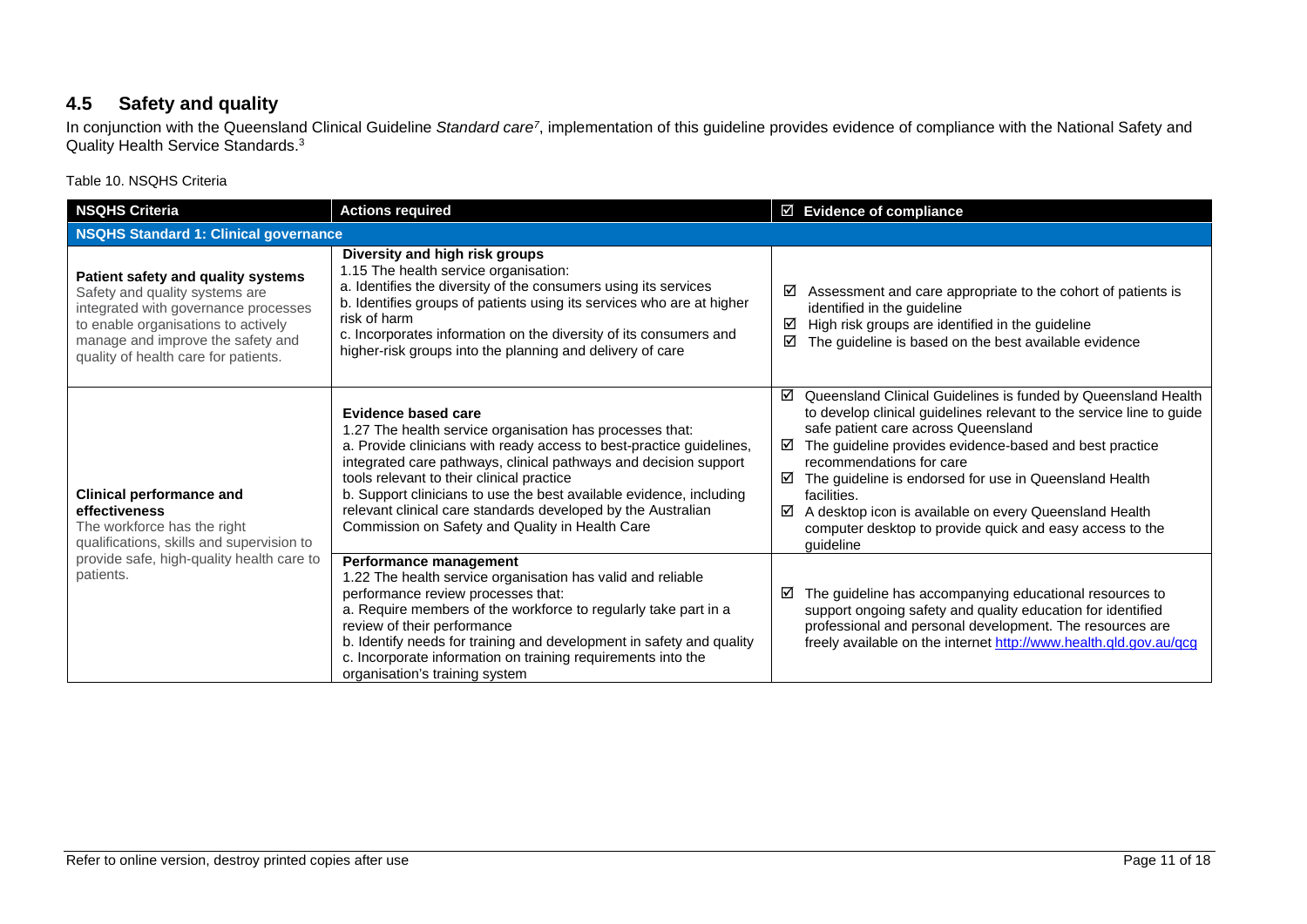| <b>NSQHS Criteria</b>                                                                                                                                                                                                            | <b>Actions required</b>                                                                                                                                                                                                                                                                                                                                                                                                                                                                                                                                                                                                                                                                                                                                                                                                                                                                                                                                                                         | ☑ Evidence of compliance                                                                                                                                                                                                                                                                                                                                                                                                                                                     |  |  |
|----------------------------------------------------------------------------------------------------------------------------------------------------------------------------------------------------------------------------------|-------------------------------------------------------------------------------------------------------------------------------------------------------------------------------------------------------------------------------------------------------------------------------------------------------------------------------------------------------------------------------------------------------------------------------------------------------------------------------------------------------------------------------------------------------------------------------------------------------------------------------------------------------------------------------------------------------------------------------------------------------------------------------------------------------------------------------------------------------------------------------------------------------------------------------------------------------------------------------------------------|------------------------------------------------------------------------------------------------------------------------------------------------------------------------------------------------------------------------------------------------------------------------------------------------------------------------------------------------------------------------------------------------------------------------------------------------------------------------------|--|--|
|                                                                                                                                                                                                                                  | <b>NSQHS Standard 1: Clinical governance</b>                                                                                                                                                                                                                                                                                                                                                                                                                                                                                                                                                                                                                                                                                                                                                                                                                                                                                                                                                    |                                                                                                                                                                                                                                                                                                                                                                                                                                                                              |  |  |
| Patient safety and quality systems<br>Safety and quality systems are<br>integrated with governance processes<br>to enable organisations to actively<br>manage and improve the safety and<br>quality of health care for patients. | <b>Policies and procedures</b><br>1.7 The health service organisation uses a risk management<br>approach to:<br>a. Set out, review, and maintain the currency and effectiveness of,<br>policies, procedures and protocols<br>b. Monitor and take action to improve adherence to policies,<br>procedures and protocols<br>c. Review compliance with legislation, regulation and jurisdictional<br>requirements                                                                                                                                                                                                                                                                                                                                                                                                                                                                                                                                                                                   | $\boxtimes$ QCG has established processes to review and maintain all<br>guidelines and associated resources<br>Change requests are managed to ensure currency of published<br>☑<br>quidelines<br>☑<br>Implementation tools and checklist are provided to assist with<br>adherence to guidelines<br>Suggested audit criteria are provided in guideline supplement<br>☑<br>The guidelines comply with legislation, regulation and<br>☑<br>jurisdictional requirements          |  |  |
| <b>NSQHS Standard 2: Partnering with Consumers</b>                                                                                                                                                                               |                                                                                                                                                                                                                                                                                                                                                                                                                                                                                                                                                                                                                                                                                                                                                                                                                                                                                                                                                                                                 |                                                                                                                                                                                                                                                                                                                                                                                                                                                                              |  |  |
| <b>Health literacy</b><br>Health service organisations<br>communicate with consumers in a way<br>that supports effective partnerships.                                                                                           | Communication that supports effective partnerships<br>2.8 The health service organisation uses communication<br>mechanisms that are tailored to the diversity of the consumers who<br>use its services and, where relevant, the diversity of the local<br>community<br>2.9 Where information for patients, carers, families and consumers<br>about health and health services is developed internally, the<br>organisation involves consumers in its development and review<br>2.10 The health service organisation supports clinicians to<br>communicate with patients, carers, families and consumers about<br>health and health care so that:<br>a. Information is provided in a way that meets the needs of patients,<br>carers, families and consumers<br>b. Information provided is easy to understand and use<br>c. The clinical needs of patients are addressed while they are in the<br>health service organisation<br>d. Information needs for ongoing care are provided on discharge | $\boxtimes$ Consumer consultation was sought and obtained during the<br>development of the guideline. Refer to the acknowledgement<br>section of the guideline for details<br>$\boxtimes$ Consumer information is developed to align with the guideline<br>and included consumer involvement during development and<br>review<br>☑ The consumer information was developed using plain English<br>and with attention to literacy and ease of reading needs of the<br>consumer |  |  |
| Partnering with consumers in<br>organisational design and<br>governance<br>Consumers are partners in the design<br>and governance of the organisation.                                                                           | Partnerships in healthcare governance planning, design,<br>measurement and evaluation<br>2.11 The health service organisation:<br>a. Involves consumers in partnerships in the governance of, and to<br>design, measure and evaluate, health care<br>b. Has processes so that the consumers involved in these<br>partnerships reflect the diversity of consumers who use the service<br>or, where relevant, the diversity of the local community<br>2.14 The health service organisation works in partnership with<br>consumers to incorporate their views and experiences into training<br>and education for the workforce                                                                                                                                                                                                                                                                                                                                                                     | $\boxtimes$ Consumers are members of guideline working parties<br>$\boxtimes$ The guideline is based on the best available evidence<br>$\boxtimes$ The guidelines and consumer information are endorsed by the<br>QCG and Queensland Statewide Maternity and Neonatal Clinical<br>Network Steering Committees which includes consumer<br>membership                                                                                                                          |  |  |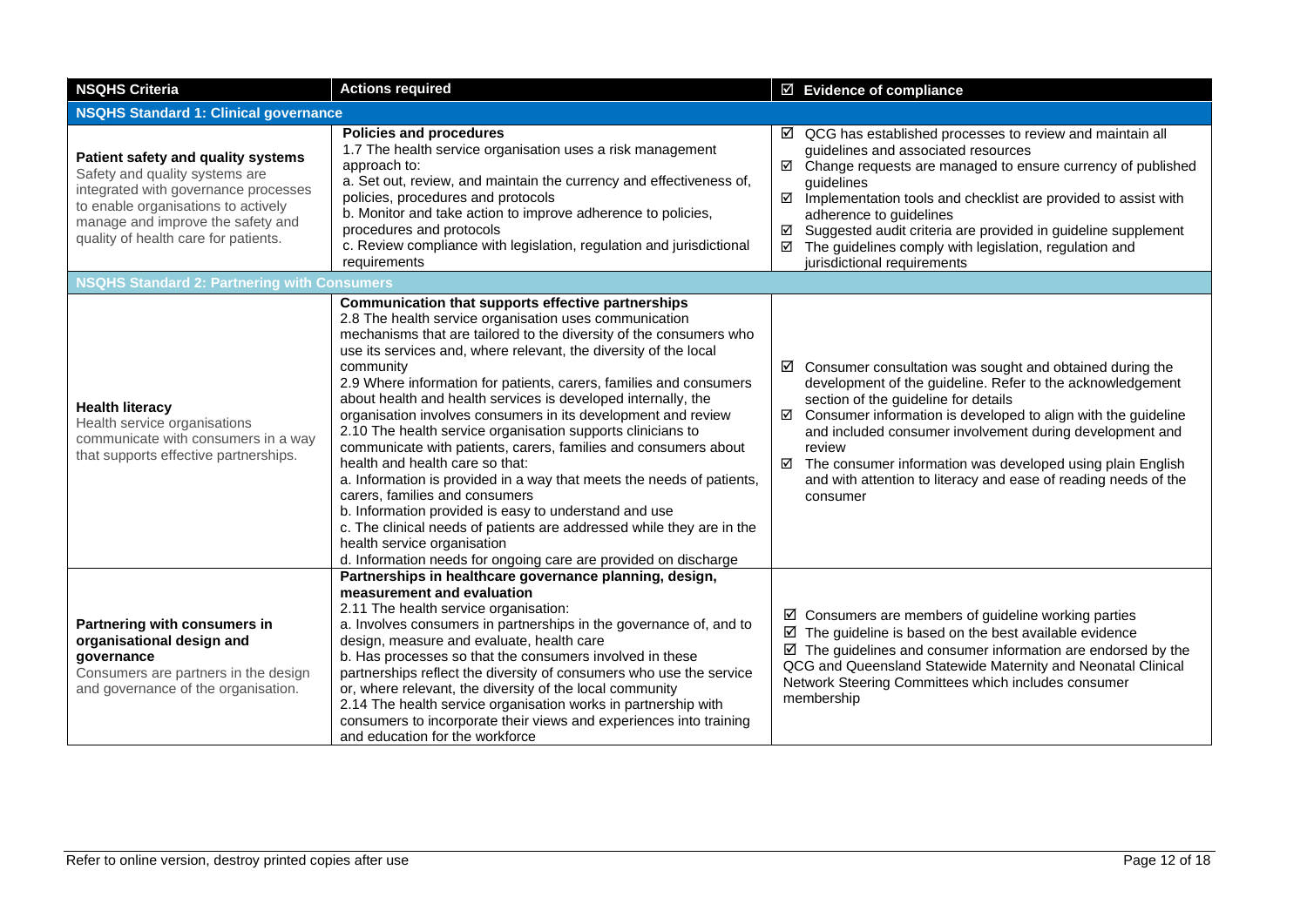| <b>NSQHS Criteria</b>                                                                                                                                                                                                                                                                                                      | <b>Actions required</b>                                                                                                                                                                                                                                                                                                                                                                                                                                                                                                                                                                                                              | $\boxtimes$ Evidence of compliance                                                                                                                                                                                                                                                                                                                                                                                   |  |
|----------------------------------------------------------------------------------------------------------------------------------------------------------------------------------------------------------------------------------------------------------------------------------------------------------------------------|--------------------------------------------------------------------------------------------------------------------------------------------------------------------------------------------------------------------------------------------------------------------------------------------------------------------------------------------------------------------------------------------------------------------------------------------------------------------------------------------------------------------------------------------------------------------------------------------------------------------------------------|----------------------------------------------------------------------------------------------------------------------------------------------------------------------------------------------------------------------------------------------------------------------------------------------------------------------------------------------------------------------------------------------------------------------|--|
| <b>NSQHS Standard 4: Medication safety</b>                                                                                                                                                                                                                                                                                 |                                                                                                                                                                                                                                                                                                                                                                                                                                                                                                                                                                                                                                      |                                                                                                                                                                                                                                                                                                                                                                                                                      |  |
| <b>Clinical governance and quality</b><br>improvement to support medication<br>management<br>Organisation-wide systems are used to<br>support and promote safety for<br>procuring, supplying, storing,<br>compounding, manufacturing,<br>prescribing, dispensing, administering<br>and monitoring the effects of medicines | Integrating clinical governance<br>4.1 Clinicians use the safety and quality systems from the Clinical<br>Governance Standard when:<br>a. Implementing policies and procedures for medication<br>management<br>b. Managing risks associated with medication management<br>c. Identifying training requirements for medication management                                                                                                                                                                                                                                                                                             | The guideline provides current evidence based<br>☑<br>recommendations about medication                                                                                                                                                                                                                                                                                                                               |  |
| <b>NSQHS Standard 5: Comprehensive care</b>                                                                                                                                                                                                                                                                                |                                                                                                                                                                                                                                                                                                                                                                                                                                                                                                                                                                                                                                      |                                                                                                                                                                                                                                                                                                                                                                                                                      |  |
| <b>Clinical governance and quality</b><br>improvement to support<br>comprehensive care<br>Systems are in place to support<br>clinicians to deliver comprehensive care                                                                                                                                                      | Integrating clinical governance<br>5.1 Clinicians use the safety and quality systems from the Clinical<br>Governance Standard when:<br>a. Implementing policies and procedures for comprehensive care<br>b. Managing risks associated with comprehensive care<br>c. Identifying training requirements to deliver comprehensive care<br><b>Partnering with consumers</b><br>5.3 Clinicians use organisational processes from the Partnering with<br>Consumers Standard when providing comprehensive care to:<br>a. Actively involve patients in their own care<br>b. Meet the patient's information needs<br>c. Share decision-making | The guideline has accompanying educational resources to<br>☑<br>support ongoing safety and quality education for identified<br>professional and personal development. The resources are<br>freely available on the internet http://www.health.qld.gov.au/qcg<br>The guideline provides evidence-based and best practice<br>☑<br>recommendations for care<br>☑<br>Consumer information is developed for the guideline |  |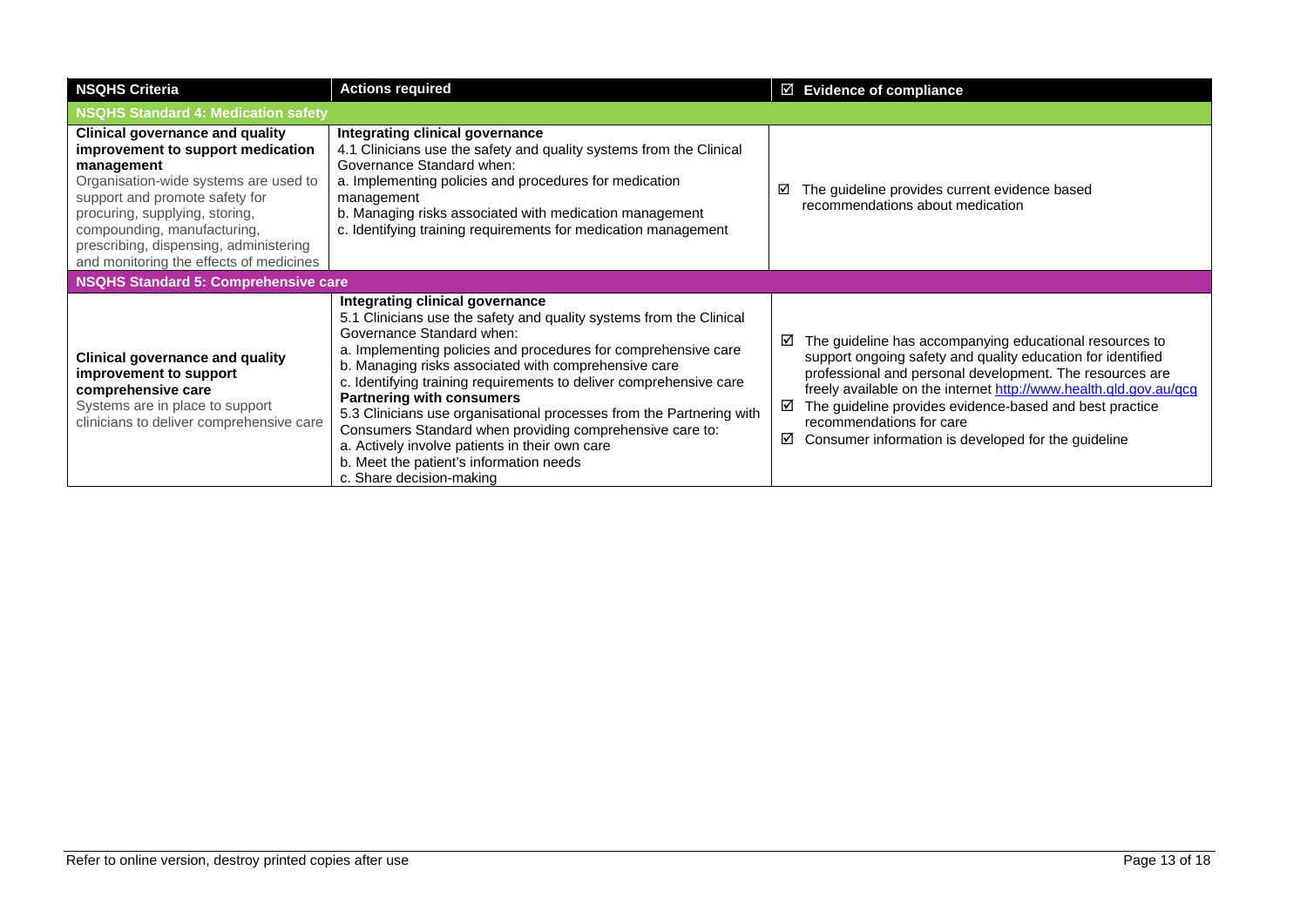| <b>NSQHS Criteria</b>                                                                                                                                                                                                                         | <b>Actions required</b>                                                                                                                                                                                                                                                                                                                                                                                                                                                                                                                                                                                                                                                                                                                                                                                                                                                                                                                                                                                                                                                                                                                                                                                                                                                                            | $\boxtimes$ Evidence of compliance                                                                                                                                                                                                                                                                                                                                                                                                                                                                    |  |
|-----------------------------------------------------------------------------------------------------------------------------------------------------------------------------------------------------------------------------------------------|----------------------------------------------------------------------------------------------------------------------------------------------------------------------------------------------------------------------------------------------------------------------------------------------------------------------------------------------------------------------------------------------------------------------------------------------------------------------------------------------------------------------------------------------------------------------------------------------------------------------------------------------------------------------------------------------------------------------------------------------------------------------------------------------------------------------------------------------------------------------------------------------------------------------------------------------------------------------------------------------------------------------------------------------------------------------------------------------------------------------------------------------------------------------------------------------------------------------------------------------------------------------------------------------------|-------------------------------------------------------------------------------------------------------------------------------------------------------------------------------------------------------------------------------------------------------------------------------------------------------------------------------------------------------------------------------------------------------------------------------------------------------------------------------------------------------|--|
| <b>NSQHS Standard 6: Communicating for safety</b>                                                                                                                                                                                             |                                                                                                                                                                                                                                                                                                                                                                                                                                                                                                                                                                                                                                                                                                                                                                                                                                                                                                                                                                                                                                                                                                                                                                                                                                                                                                    |                                                                                                                                                                                                                                                                                                                                                                                                                                                                                                       |  |
| <b>Clinical governance and quality</b><br>improvement to support effective<br>communication<br>Systems are in place for effective and<br>coordinated communication that<br>supports the delivery of continuous and<br>safe care for patients. | Integrating clinical governance<br>6.1 Clinicians use the safety and quality systems from the Clinical<br>Governance Standard when:<br>a. Implementing policies and procedures to support effective clinical<br>communication<br>b. Managing risks associated with clinical communication<br>c. Identifying training requirements for effective and coordinated<br>clinical communication<br><b>Partnering with consumers</b><br>6.3 Clinicians use organisational processes from the Partnering with<br>Consumers Standard to effectively communicate with patients,<br>carers and families during high-risk situations to:<br>a. Actively involve patients in their own care<br>b. Meet the patient's information needs<br>c. Share decision-making<br>Organisational processes to support effective communication<br>6.4 The health service organisation has clinical communications<br>processes to support effective communication when:<br>a. Identification and procedure matching should occur<br>b. All or part of a patient's care is transferred within the organisation,<br>between multidisciplinary teams, between clinicians or between<br>organisations; and on discharge<br>c. Critical information about a patient's care, including information on<br>risks, emerges or changes | $\boxtimes$ Requirements for effective clinical communication by clinicians<br>are identified<br>$\boxtimes$ The guideline provides evidence-based and best practice<br>recommendations for communication between clinicians<br>☑<br>The guideline provides evidence-based and best practice<br>recommendations for communication with patients, carers and<br>families<br>☑<br>The guideline provides evidence-based and best practice<br>recommendations for discharge planning and follow -up care |  |
| <b>Communication of critical</b><br>information<br>Systems to effectively communicate<br>critical information and risks when they<br>emerge or change are used to ensure<br>safe patient care.                                                | <b>Communicating critical information</b><br>6.9 Clinicians and multidisciplinary teams use clinical<br>communication processes to effectively communicate critical<br>information, alerts and risks, in a timely way, when they emerge or<br>change to:<br>a. Clinicians who can make decisions about care<br>b. Patients, carers and families, in accordance with the wishes of the<br>patient<br>6.10 The health service organisation ensures that there are<br>communication processes for patients, carers and families to directly<br>communicate critical information and risks about care to clinicians                                                                                                                                                                                                                                                                                                                                                                                                                                                                                                                                                                                                                                                                                    | $\boxtimes$ Requirements for effective clinical communication of critical<br>information are identified<br>$\boxtimes$ Requirements for escalation of care are identified                                                                                                                                                                                                                                                                                                                             |  |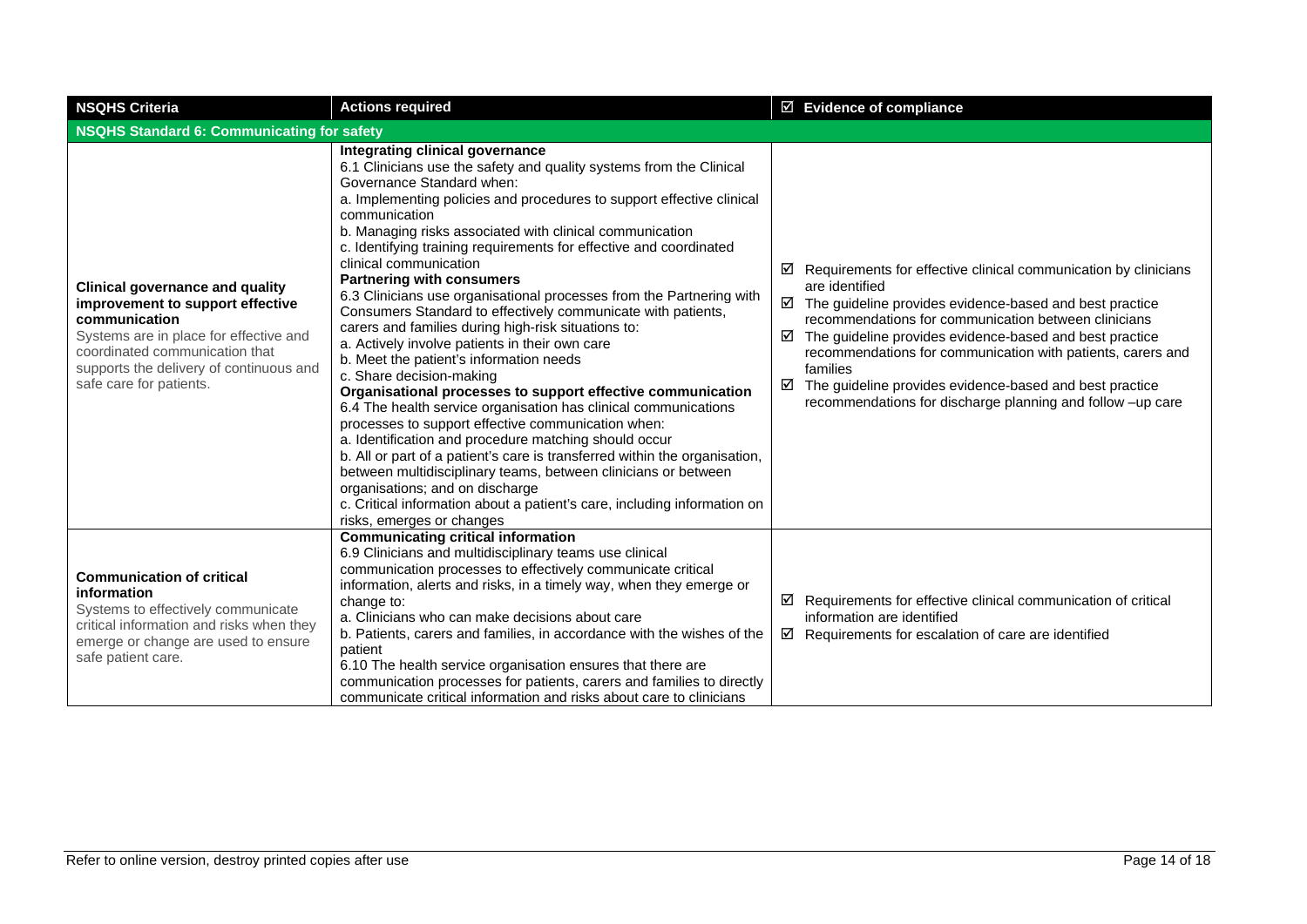| <b>NSQHS Criteria</b>                                                                                                                                                                        | <b>Actions required</b>                                                                                                                                                                                                                                                                                                                                                                                                                                                                                                                                                                                                                                                                                                                                                                                                                                                                                                                                                                             | $\boxtimes$ Evidence of compliance                                                                                                                                                    |  |  |
|----------------------------------------------------------------------------------------------------------------------------------------------------------------------------------------------|-----------------------------------------------------------------------------------------------------------------------------------------------------------------------------------------------------------------------------------------------------------------------------------------------------------------------------------------------------------------------------------------------------------------------------------------------------------------------------------------------------------------------------------------------------------------------------------------------------------------------------------------------------------------------------------------------------------------------------------------------------------------------------------------------------------------------------------------------------------------------------------------------------------------------------------------------------------------------------------------------------|---------------------------------------------------------------------------------------------------------------------------------------------------------------------------------------|--|--|
|                                                                                                                                                                                              | <b>NSQHS Standard 6: Communicating for safety (continued)</b>                                                                                                                                                                                                                                                                                                                                                                                                                                                                                                                                                                                                                                                                                                                                                                                                                                                                                                                                       |                                                                                                                                                                                       |  |  |
| <b>Correct identification and procedure</b><br>matching<br>Systems to maintain the identity of the<br>patient are used to ensure that the<br>patient receives the care intended for<br>them. | Correct identification and procedure matching<br>6.5 The health service organisation:<br>a. Defines approved identifiers for patients according to best-<br>practice guidelines<br>b. Requires at least three approved identifiers on registration and<br>admission; when care, medication, therapy and other services are<br>provided; and when clinical handover, transfer or discharge<br>documentation is generated                                                                                                                                                                                                                                                                                                                                                                                                                                                                                                                                                                             | Requirements for safe and for correct patient identification are<br>☑<br>identified                                                                                                   |  |  |
| <b>Communicating at clinical handover</b><br>Processes for structured clinical<br>handover are used to effectively<br>communicate about the health care of<br>patients.                      | <b>Clinical handover</b><br>6.7 The health service organisation, in collaboration with clinicians,<br>defines the:<br>a. Minimum information content to be communicated at clinical<br>handover, based on best-practice guidelines<br>b. Risks relevant to the service context and the particular needs of<br>patients, carers and families<br>c. Clinicians who are involved in the clinical handover<br>6.8 Clinicians use structured clinical handover processes that<br>include:<br>a. Preparing and scheduling clinical handover<br>b. Having the relevant information at clinical handover<br>c. Organising relevant clinicians and others to participate in clinical<br>handover<br>d. Being aware of the patient's goals and preferences<br>e. Supporting patients, carers and families to be involved in clinical<br>handover, in accordance with the wishes of the patient<br>f. Ensuring that clinical handover results in the transfer of<br>responsibility and accountability for care | The guideline acknowledges the need for local protocols to<br>☑<br>support transfer of information, professional responsibility and<br>accountability for some or all aspects of care |  |  |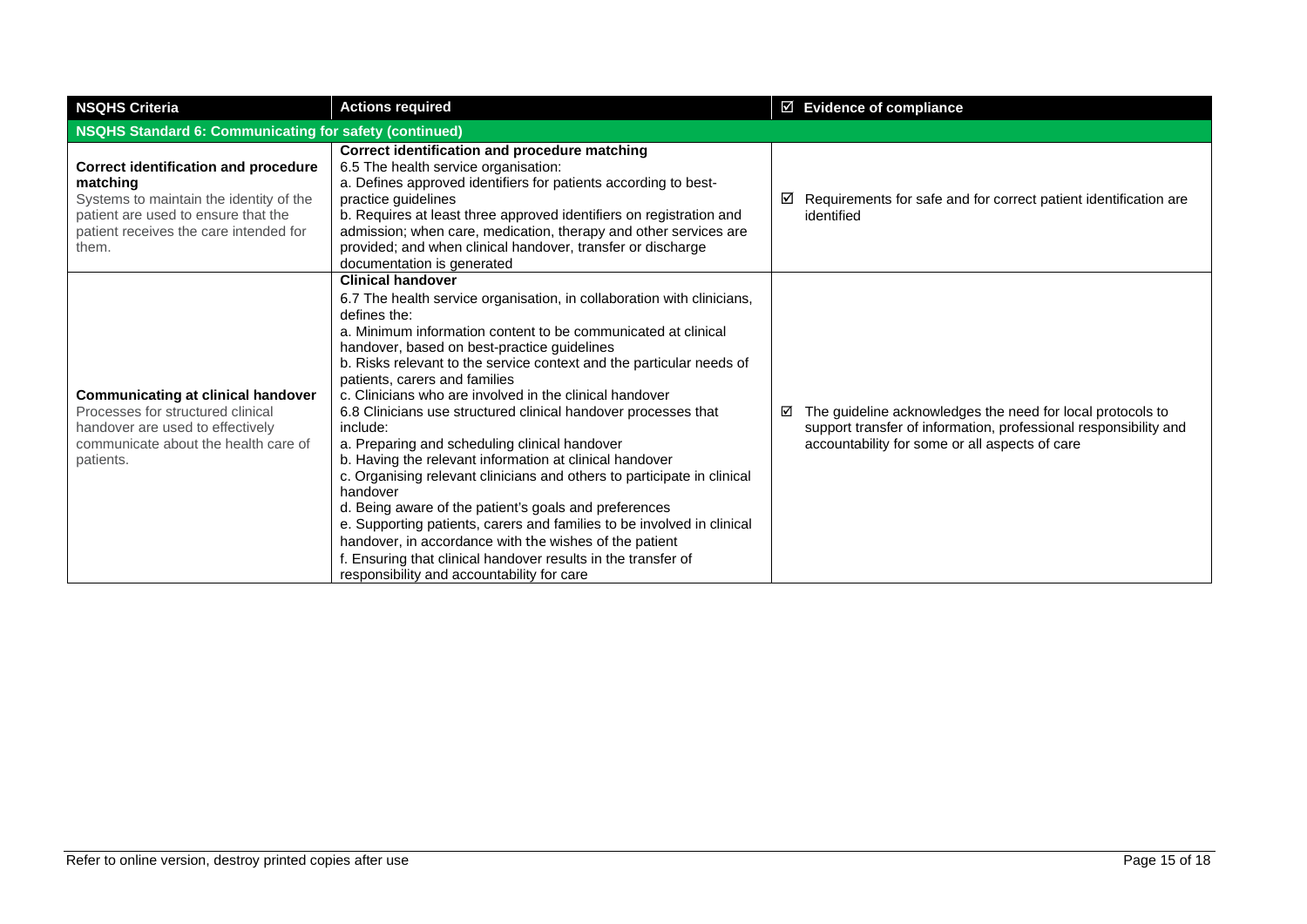| <b>NSQHS Criteria</b>                                                                                                                                                                                                                                                                              | <b>Actions required</b>                                                                                                                                                                                                                                                                                                                                                                                                                                                                                                                                                                                                                                                                                                                                                                                                                                                                                                                                                                                                                                                                                                                                                                                                              | $\boxtimes$ Evidence of compliance                                                                                                                                                                                                                                                         |  |  |
|----------------------------------------------------------------------------------------------------------------------------------------------------------------------------------------------------------------------------------------------------------------------------------------------------|--------------------------------------------------------------------------------------------------------------------------------------------------------------------------------------------------------------------------------------------------------------------------------------------------------------------------------------------------------------------------------------------------------------------------------------------------------------------------------------------------------------------------------------------------------------------------------------------------------------------------------------------------------------------------------------------------------------------------------------------------------------------------------------------------------------------------------------------------------------------------------------------------------------------------------------------------------------------------------------------------------------------------------------------------------------------------------------------------------------------------------------------------------------------------------------------------------------------------------------|--------------------------------------------------------------------------------------------------------------------------------------------------------------------------------------------------------------------------------------------------------------------------------------------|--|--|
|                                                                                                                                                                                                                                                                                                    | NSQHS Standard 8: Recognising and responding to acute deterioration                                                                                                                                                                                                                                                                                                                                                                                                                                                                                                                                                                                                                                                                                                                                                                                                                                                                                                                                                                                                                                                                                                                                                                  |                                                                                                                                                                                                                                                                                            |  |  |
| <b>Clinical governance and quality</b><br>improvement to support recognition<br>and response systems<br>Organisation-wide systems are used to<br>support and promote detection and<br>recognition of acute deterioration, and<br>the response to patients whose<br>condition acutely deteriorates. | Integrating clinical governance<br>8.1 Clinicians use the safety and quality systems from the Clinical<br>Governance Standard when:<br>a. Implementing policies and procedures for recognising and<br>responding to acute deterioration<br>b. Managing risks associated with recognising and responding to<br>acute deterioration<br>c. Identifying training requirements for recognising and responding<br>to acute deterioration<br><b>Partnering with consumers</b><br>8.3 Clinicians use organisational processes from the Partnering with<br>Consumers Standard when recognising and responding to acute<br>deterioration to:<br>a. Actively involve patients in their own care<br>b. Meet the patient's information needs<br>c. Share decision-making<br>Recognising acute deterioration<br>8.4 The health service organisation has processes for clinicians to<br>detect acute physiological deterioration that require clinicians to:<br>a. Document individualised vital sign monitoring plans<br>b. Monitor patients as required by their individualised monitoring<br>plan<br>c. Graphically document and track changes in agreed observations<br>to detect acute deterioration over time, as appropriate for the patient | The guideline is consistent with National Consensus statements<br>☑<br>recommendations<br>The guideline recommends use of tools consistent with the<br>☑<br>principles of recognising and responding to clinical deterioration<br>Consumer information is developed for the guideline<br>☑ |  |  |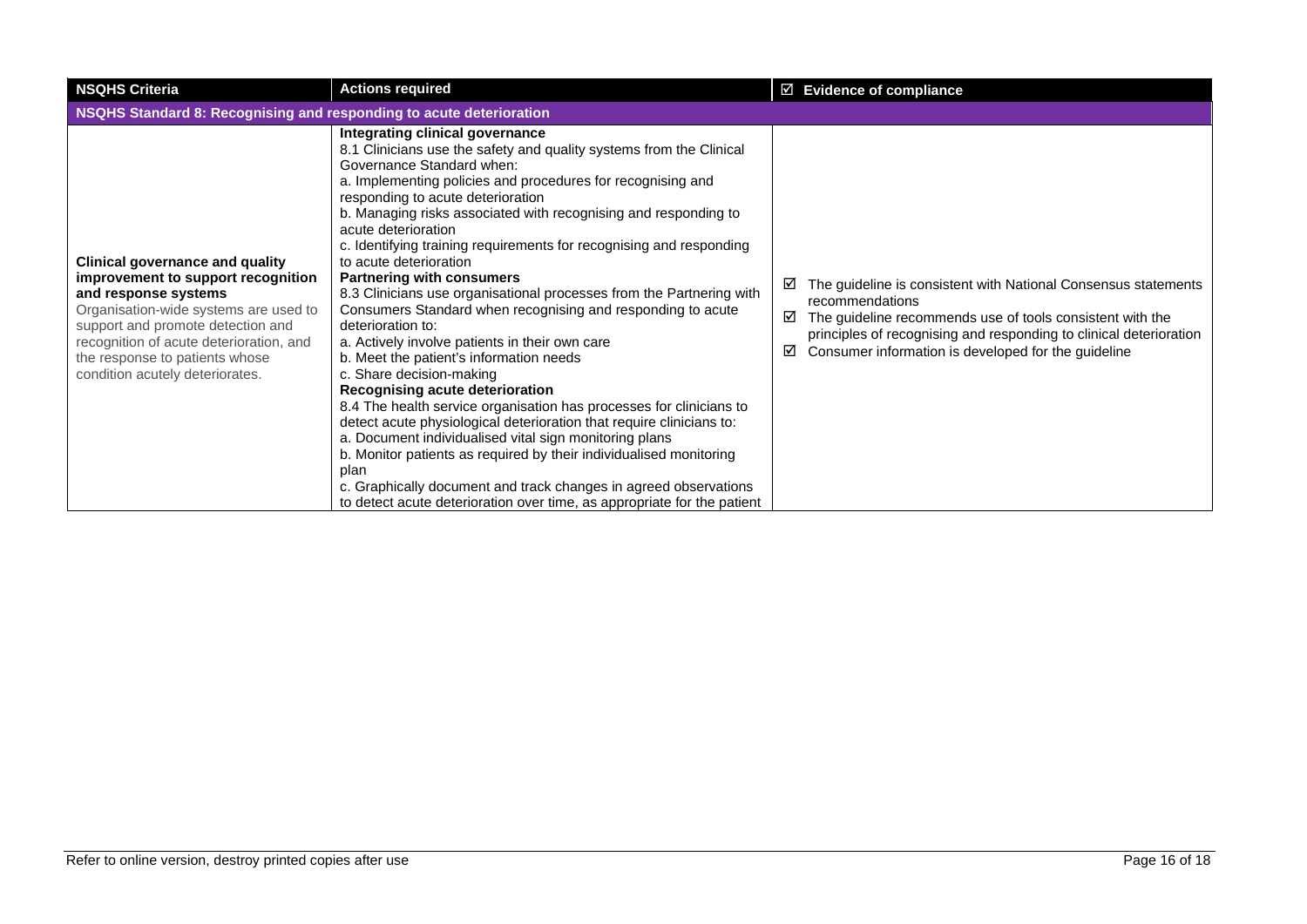# <span id="page-16-0"></span>**References**

1. Guyatt GH, Oxman AD, Vist GE, Kunz R, Falck-Ytter Y, Alonso-Coello P, et al. GRADE: an emerging consensus on rating quality of evidence and strength of recommendations. British Medical Journal 2008;336(7650):924.

2. RHDAustralia (ARF/RHD writing group). The 2020 Australian guideline for prevention, diagnosis and management of acute rheumatic fever and rheumatic heart disease (3rd edition). [Internet]. 2020 [cited 2021 January 20]. Available from: [https://www.rhdaustralia.org.au.](https://www.rhdaustralia.org.au/)

3. Australian Commission on Safety and Quality in Health Care. National Safety and Quality Health Service Standards. [Internet]. 2017 [cited 2021 Nov 4]. Available from: www.safetyandquality.gov.au. 4. Snelgrove JW, Alera JM, Foster MC, Bett KCN, Bloomfield GS, Silversides CK, et al. Prevalence of Rheumatic Heart Disease and Other Cardiac Conditions in Low-Risk Pregnancies in Kenya: A Prospective Echocardiography Screening Study. Glob Heart 2021;16(1):10.

5. Kumar RK, Antunes MJ, Beaton A, Mirabel M, Nkomo VT, Okello E, et al. Contemporary Diagnosis and Management of Rheumatic Heart Disease: Implications for Closing the Gap: A Scientific Statement From the American Heart Association. Circulation 2020;142(20):e337-e57. 6. European Society of Cardiology (ESC). 2018 ESC Guidelines for the management of

cardiovascular diseases during pregnancy. European Heart Journal 2018;39:3165–241.

7. Queensland Clinical Guidelines. Standard care. Guideline No. MN18.50-V1-R23. [Internet].

Queensland Health. 2018. [cited 2021 Nov 4]. Available from:<https://www.health.qld.gov.au/qcg>